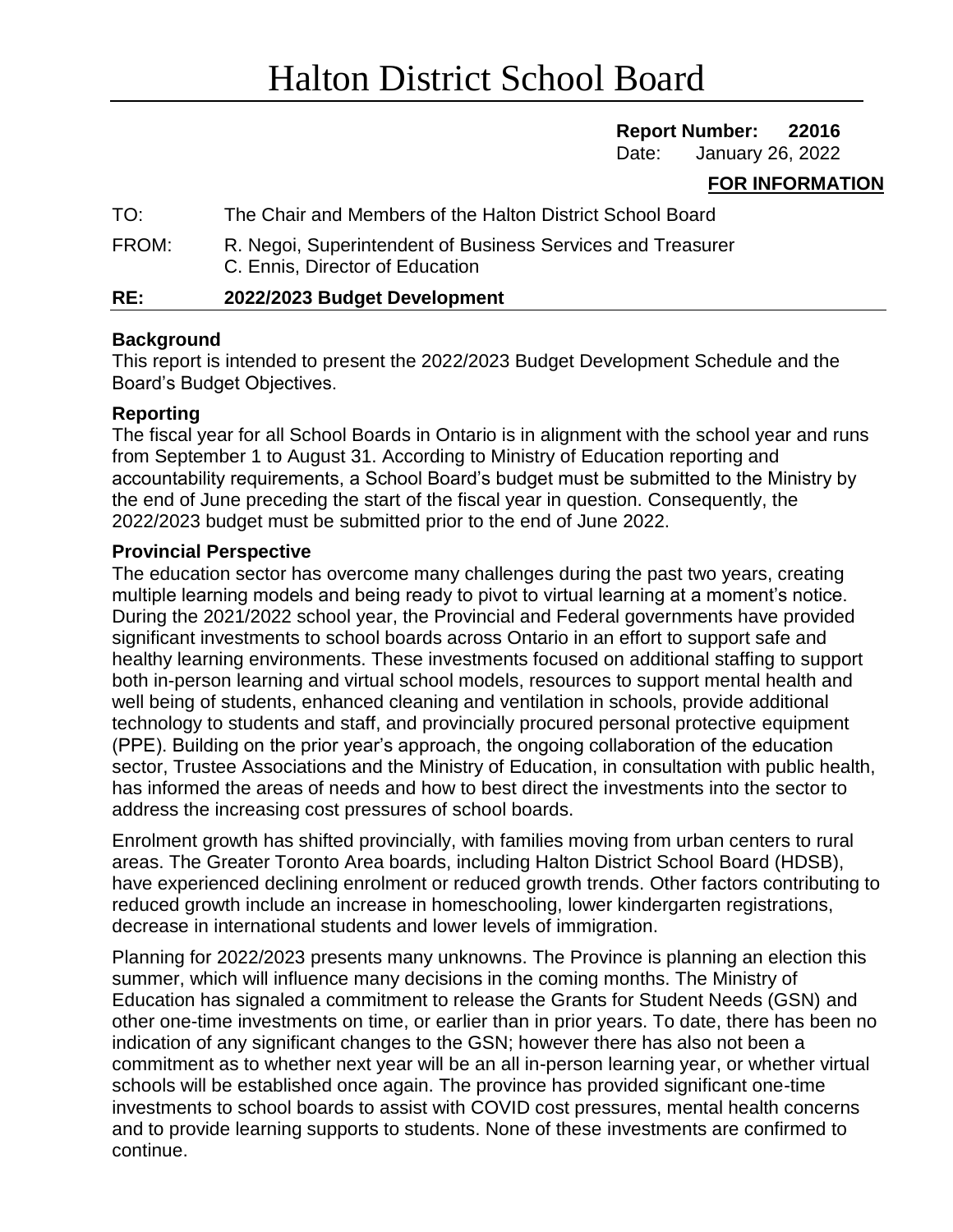To compound the challenges of planning for next year, labour agreements are set to expire and central labour negotiations will unfold. Tied to collective agreements are timed investments called Supports for Students Fund (SSF) which provided funding for many staffing positions across all employee groups. At this point in time, there is no indication whether these positions will be continued to be supported in the next round of bargaining. As a result, the base budgets will be excluding all timed positions, leaving a large gap within the workforce across the system.

On October 22, 2021, the Ministry released the 2022/2023 Education Funding Guide (attached as [appendix A\)](https://drive.google.com/file/d/1x82jgNX_Be-9bSbw9XzJI3fhKCzkKGd7/view?usp=sharing), soliciting input into the budgeting process. This year's guide focuses on mental health supports, reducing administrative burden and red tape, the learning opportunities grant, urban and priority schools and the new teacher induction program. The Superintendent of Business Services participated in the development of the Council of Senior Business Officials (COSBO) education funding submission, which considered input from all school boards. Trustee representatives on the Ontario Public School Boards Association (OPSBA) also provided input into the association's submission to the Ministry of Education. Further, the Director of Education collaborated on education funding through the Regional Education Council.

## **Revenue – Grants for Student Needs (GSN)**

The Ministry of Education allocates funding to school boards using a model referred to as Grants for Student Needs (GSN) that is based on enrolment and the needs of students in each board. In 2021/2022, the HDSB projected to receive 91.0% (approximately \$749.5 million) of total operating revenue from GSN funding. Specific funding allocation details are normally provided to Boards following the provincial budget. In the past few years, this information has been made available in late March or early April. The timing of these funding announcements present challenges for boards in the province given that certain major decisions such as staffing need to be made in advance of final budget discussions.

The information from the Education Funding consultation may influence the direction of the GSN, however it is expected that overall, the grants will remain consistent to the current year, with potentially a greater focus on mental health supports and enveloping of the learning opportunities grant. There is also a provincial working group reviewing the transportation allocation and transportation parameters. As this work is still unfolding, it is unclear whether any recommendations from this group would be reflected in next year's funding formula. The impact of the pandemic on immigration levels and migration into the Halton region continue to have a negative impact on the language grant allocation, while enrolment is expected to decline at the elementary panel, and increase modestly at the secondary panel. Outside of the GSN, rental revenues and community use of schools are anticipated to continue to be impacted, as well the low interest rates will continue to impact interest revenue.

## **Board Perspective**

# *Objectives of Budget Development Process*

The key objective of the Budget Development Process is to align the allocation of resources with the annual Operational Plan of the Board, the 2020-2024 Multi-Year Plan, and the Special Education Plan; identify school-based staffing requirements; identify budget challenges and opportunities; and gather input from the various stakeholder groups. The budget development process also considers the corporate risk profile in determining the allocation of resources. Updates to the corporate risk profile are aligned with the development of the annual Operational Plan and its progress review. These inform any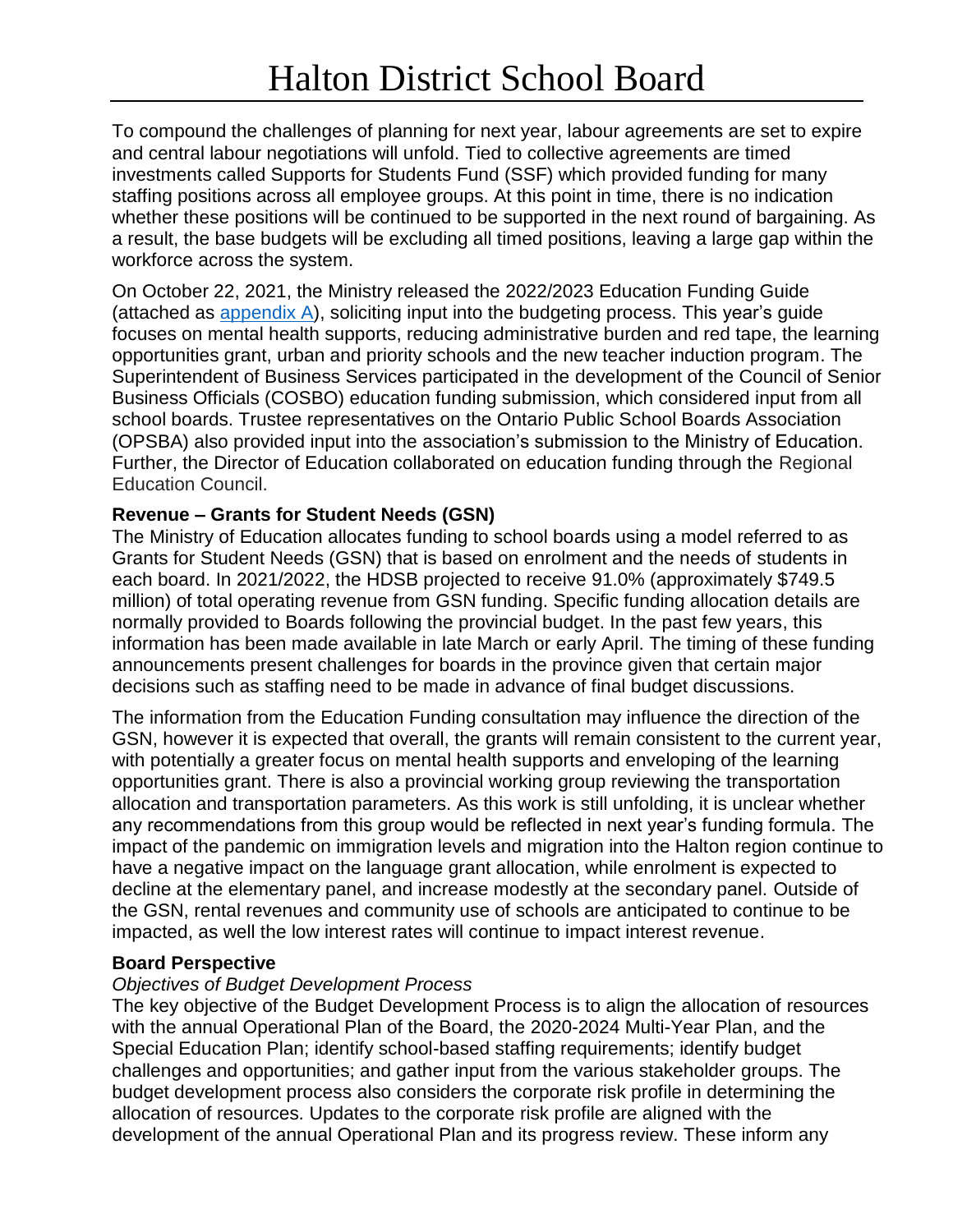changes in direction or initiatives required to support the five key strategic commitments, which are then reflected in the original budget and updated in the revised estimates.

The 2022/2023 budget timelines are attached to this report. A survey will be developed in February, seeking input into the upcoming budget process. Results will be presented to the Board of Trustees during April. A budget presentation will be scheduled during April 2022 at the Committee of the Whole meeting, with a draft budget proposed for May 2022. The final budget will be presented to the Board for final approval in June 2022.

## *Multi-Year Plan 2020-2024 and Operational Plan*

The budget development process aligns the allocation of resources to the Board's strategic priorities and operating goals identified in the annual operating plan. The 2020-2024 [Multi](https://www.hdsb.ca/our-board/Pages/Multi-Year-Plan-2020-2024.aspx)  [Year Plan](https://www.hdsb.ca/our-board/Pages/Multi-Year-Plan-2020-2024.aspx) list the Board's key strategic commitments:

- **Equity & Inclusion --** champion supportive and inclusive practices to ensure equitable access to positive opportunities and outcomes for all
- **Mental Health & Well-Being** -- strengthen safe and caring environments that promote well-being
- **Learning & Achievement** -- create learning conditions to elevate student achievement
- **Environmental Leadership** -- take action for a sustainable world
- **Indigenous Perspectives & Awareness** -- promote knowledge and understanding of Indigenous perspectives and realities

The 2022/2023 Operational Plan and Special Education Plan will be developed and approved in June 2022, and will build on the current year plans. The budget development process will align the allocation of resources in order to support these plans.

## *Enrolment*

The Halton District School Board is projecting a decrease in enrolment in the elementary panel of (542) students, and a modest increase of 315 students in the secondary panel, for a total overall decrease of (227) Average Daily Enrolment (ADE) or 0.3% reduction, as compared to 2021/2022 Revised Budget Estimates.

# **Rationale:**

The Halton District School Board has always been financially responsible with a clear focus on providing the system with the resources and supports necessary to champion inclusive and equitable practices, strengthen safe environments, create learning conditions for all, promote knowledge and understanding of Indigenous perspectives and take action for a sustainable world. Staff will update the budget assumptions as information becomes available, and report updates to the Board at future meetings.

*Respectfully submitted,*

- *R. Negoi, Superintendent of Business and Treasurer*
- *C. Ennis, Director of Education*